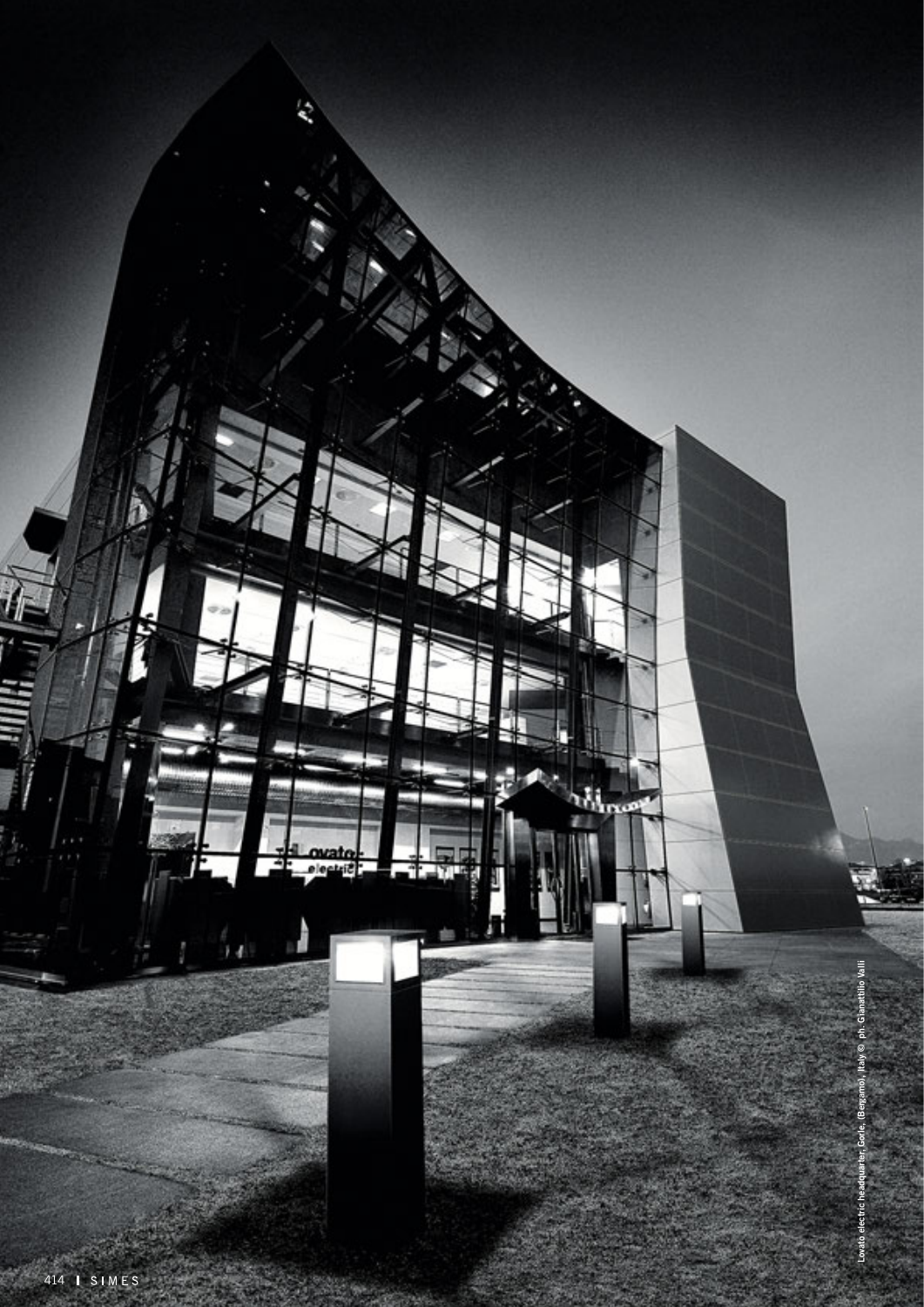





## Bollard

CUBIKS is a range of bollards with a minimalistic and clean-cut design, suitable for the illumination of areas in modern urban context. CUBIKS is totally glare-free and provides extremely uniform light distribution on the ground. The clean, essential design of this bollard makes its installation perfect in high profile architectural projects.



www.simes.it/cubiks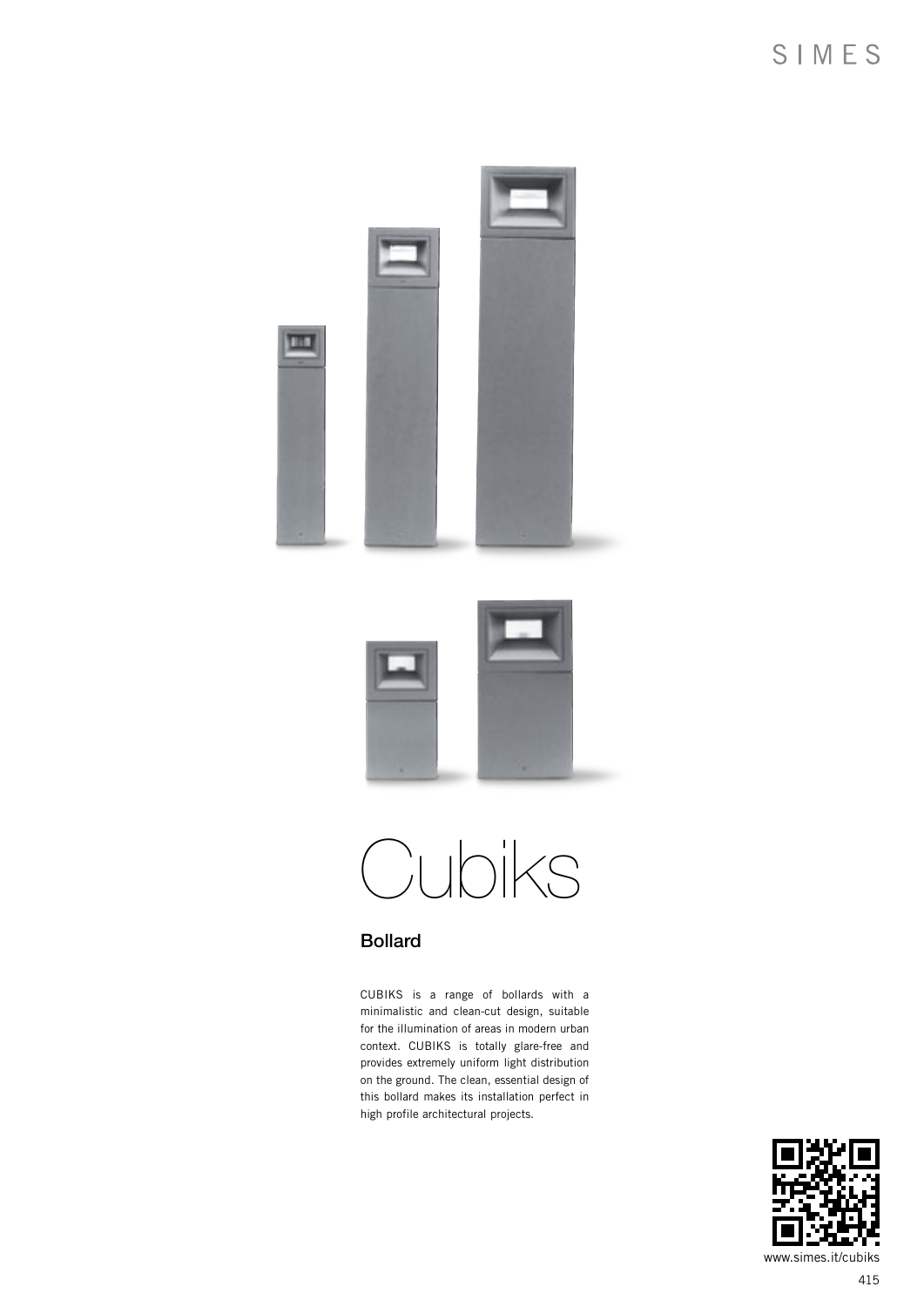

## CUBIKS Bollard

Die-cast EN AB-47100 and extruded EN AW-6060 aluminium housing with high corrosion resistance. Reflector in polymers covered with 99.98% pure aluminium (Cubiks and Megacubiks). Clear polycarbonate reeded diffuser. Stainless steel screws. Pre-wired luminaire with neoprene cable and connector. Silicone gaskets. Double powder paint.

Protection class IP65 MINICUBIKS IP66 CUBIKS and MEGACUBIKS

Isolation class  $CLASS II  $\Box$$ 

Mechanical resistance of glass IK 10

Leds 4000K CRI90 versions are available on request.

*For the latest technical information and luminaire updates with LED technology please refer to www.simes.it* 

### Colour:

Aluminium grey (code 14)

REGISTERED DESIGN



S.5506

4 way connector for through wiring (in/out).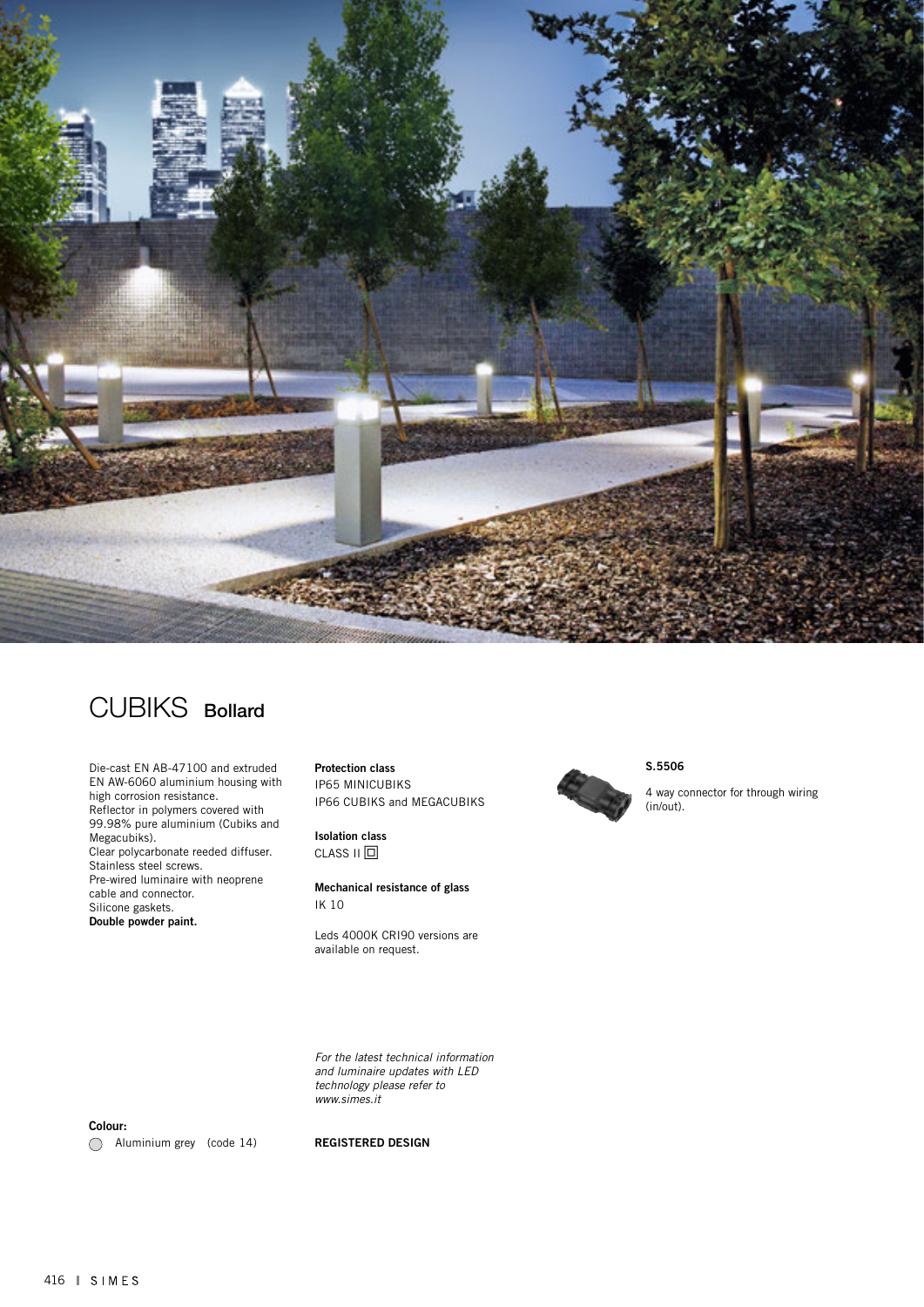# **MINICUBIKS**

H 550 mm





120 x 120



#### $\boxed{\circ}$ S.5314W

4 HIGH-POWER LEDs 3000K CRI90 760lm Rated luminaire luminous flux 127lm Rated input power 11W 220V-240V AC 50/60Hz / DC Not Dimmable

|            |   |          |  |  |        | lux |                |
|------------|---|----------|--|--|--------|-----|----------------|
|            |   |          |  |  |        |     |                |
|            |   |          |  |  |        |     | 3              |
|            |   |          |  |  |        |     | $\overline{2}$ |
|            |   |          |  |  |        |     |                |
|            |   |          |  |  |        |     |                |
|            |   |          |  |  |        |     |                |
| $\sqrt{2}$ | ċ | $\Omega$ |  |  | $\sim$ | o   | 'n             |

Ø 120



### S.6309

FLANGE ACCESSORY FOR MINICUBIKS Ø 120 mm flange to be buried in

concrete with stainless steel screws for fixing in the ground.

## **CUBIKS**

H 350 mm





180 x 180

800



#### $\bullet$ S.5334W

4 COB LEDs 3000K CRI90 4500lm Rated luminaire luminous flux 1530lm Rated input power 40W 220V-240V AC 50/60Hz / DC Not Dimmable

|  |        |  |   |     |  | 6  |
|--|--------|--|---|-----|--|----|
|  |        |  |   |     |  | .5 |
|  |        |  |   | lux |  |    |
|  |        |  |   |     |  | 3  |
|  |        |  |   |     |  |    |
|  |        |  |   |     |  | .5 |
|  |        |  |   |     |  |    |
|  | $\sim$ |  | ۰ |     |  | mì |

H 800 mm





Ø 180

#### $\bullet$ S.5339W

4 COB LEDs 3000K CRI90 4500lm Rated luminaire luminous flux 1530lm Rated input power 40W 220V-240V AC 50/60Hz / DC Not Dimmable

|     |                                |                 |    |     |                       | lux | 6   |
|-----|--------------------------------|-----------------|----|-----|-----------------------|-----|-----|
|     |                                |                 |    |     |                       |     | 4.5 |
|     |                                |                 | 20 |     |                       |     | 3   |
|     |                                |                 |    |     |                       |     | .5  |
| 7.5 | $\overline{\mathbf{3}}$<br>4.5 | 1.5<br>$\Omega$ |    | 1.5 | $\overline{3}$<br>4.5 |     | mį  |

### FLANGE ACCESSORY FOR CUBIKS S.5310

Ø 180 mm flange to be fixed in concrete with stainless steel screws for fixing in the ground.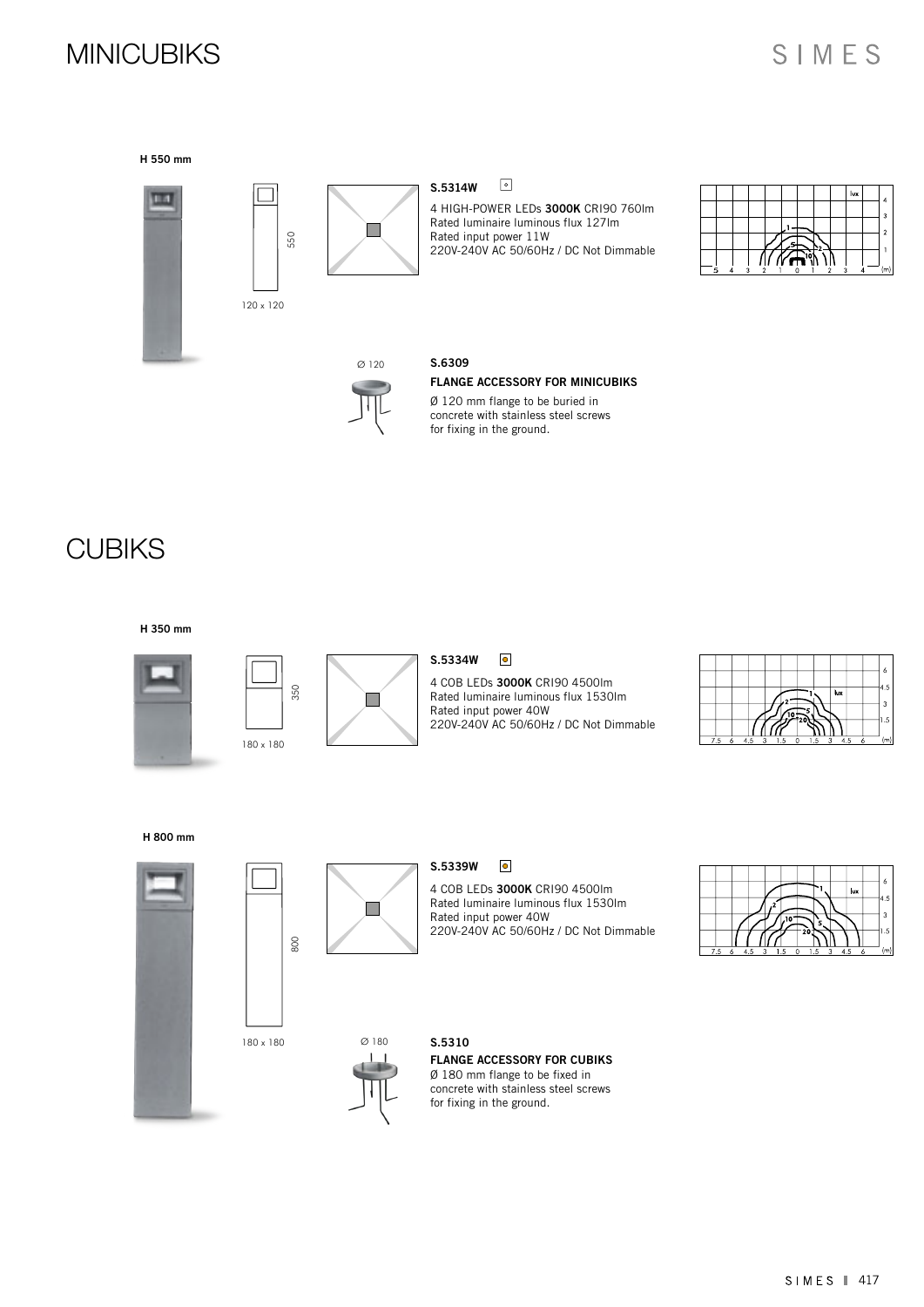# **MEGACUBIKS**

H 450 mm





#### $\bullet$ S.5374W

4 COB LEDs 3000K CRI90 5900lm Rated luminaire luminous flux 2120lm Rated input power 55W 220V-240V AC 50/60Hz / DC Not Dimmable

|     |   |     |     |   |    |   | lux | o        |
|-----|---|-----|-----|---|----|---|-----|----------|
|     |   |     |     |   |    |   |     | 4.5<br>3 |
|     |   |     |     |   |    |   |     | .5       |
|     |   |     |     |   |    |   |     |          |
| 7.5 | ŕ | 4.5 | 1.5 | Ω | .5 | 3 | 4.5 | 'n       |

lux

### H 950 mm